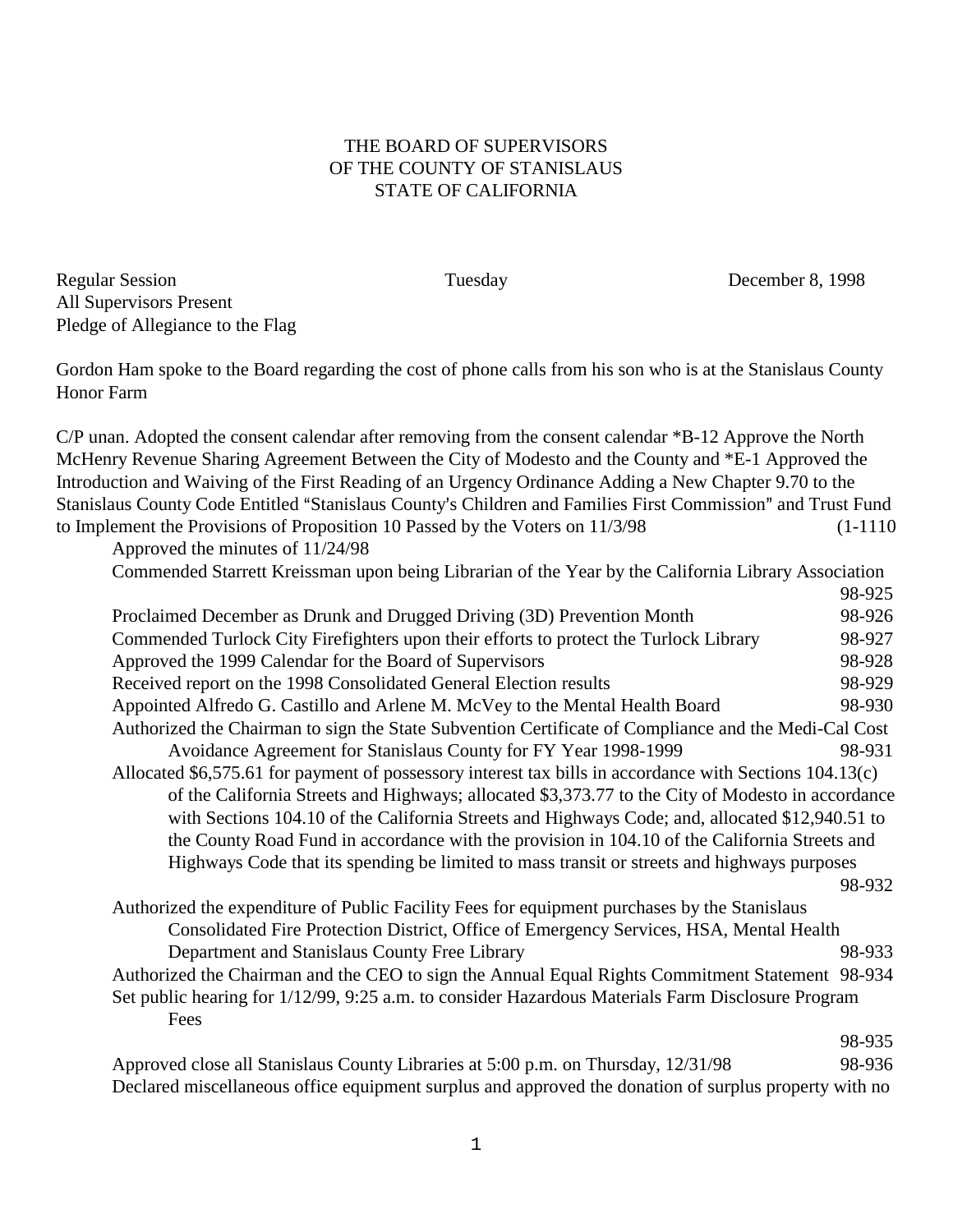auction value to community based non-profit organizations 98-937 Adopted a resolution pursuant to Section 3699 of the Revenue and Taxation Code authorizing the Tax Collector to sell tax-defaulted properties for no less than the minimum price noted in the resolution 98-938 Approved the Public Facilities Annual Financial Review for the period ending 6/30/98 98-939 Approved the Child Health and Disability Prevention Plan for 1998-99; Authorized the Chairman to sign the Certification Statement; and, authorized the HSA Managing Director, or her designee, to sign the application plan statement 98-940 Authorized the Mental Health Director, or his Designee, to sign an agreement with Catholic Charities for the provision of bed days in an alcohol and drug-free living environment for women at Samaritan House 98-941 Approved a contract award for the Roberts Ferry Road Bridge Project to Benco Contracting and Engineering, Inc., of Elk Grove, CA in the amount of \$3,341,752; authorized the Auditor-Controller to make the financial arrangements; and, authorized the Purchasing Department to establish a contract with Benco Contracting and Engineering, Inc. 98-942 Approved the right-of-way acquisition agreement for the Nathaniel Ambrose White Parcel at the Toomes Road/Bacon Road Intersection; authorized the Chairman to the agreement; and, authorized the Auditor-Controller to issue a warrant in the amount of \$500 to Nathaniel Ambrose White 98-943 Approved the master agreement and contract for engineering services with Korve Engineering, Inc., of Oakland, CA for the State Route 132 East Project; authorized the Chairman to execute the agreement and the contract; and, authorized the Purchasing Agent to establish a contract with Korve Engineering, Inc., in the amount of \$95,728 for the State Route 132 East Project Study

Report 98-944

P/S unan. Approved the Statewide Automated Welfare System (SAWS) Joint Exercise of Powers Agreement (JPA) with CSA and the Counties of Merced, Riverside, and San Bernardino; authorized the Director of CSA, or his Assistant Director Designee, to sign the agreement and any non-financial amendments; and, Board appointed as its representative to the JPA (a) Director of CSA or (b) a member of the Board 98-946 (1-1150

C/S unan. Approved and authorized the CEO and Auditor-Controller to adjust the CSA budget by \$11,329,115 and increase Estimated Revenues and Appropriations; authorized an amendment to the Salary and Position Allocation Resolution to increase the authorized positions for the CSA Program Service and support Legal Budget Unit, Fund 1631; authorized the Director of CSA, in conjunction with the Purchasing Division, to issue a RFP for the provision of CalWORKS Incentive Employment Services in the amount of \$1 million; authorized the Director of CSA, or his Assistant Director Designee, to sign the Stage 2 and Stage 3 Child Care contracts with the California Department of Education (CDE) and any amendments not to exceed the total contract amounts of \$2,531,525 respectively; authorized the Director of CSA, or his Assistant Director Designee, to sign the amended Stage 2 Child Care (State General Fund) contract with the California Department of Education (CDE) and any additional amendments not to exceed the total contract amount of \$878,529; awarded Family Preservation and Support Program Services (FPSP) Contracts as follows: Haven Women's Center for \$25,234; Newman-Crows Landing Unified School District for \$25,000; United Way of Stanislaus for \$8,031; awarded Child Abuse Prevention, Intervention, Treatment (CAPIT) contracts as follows: City of Turlock for \$20,126; Parent Resource Center for \$40,000; Patterson Unified School District Westside Community Alliance for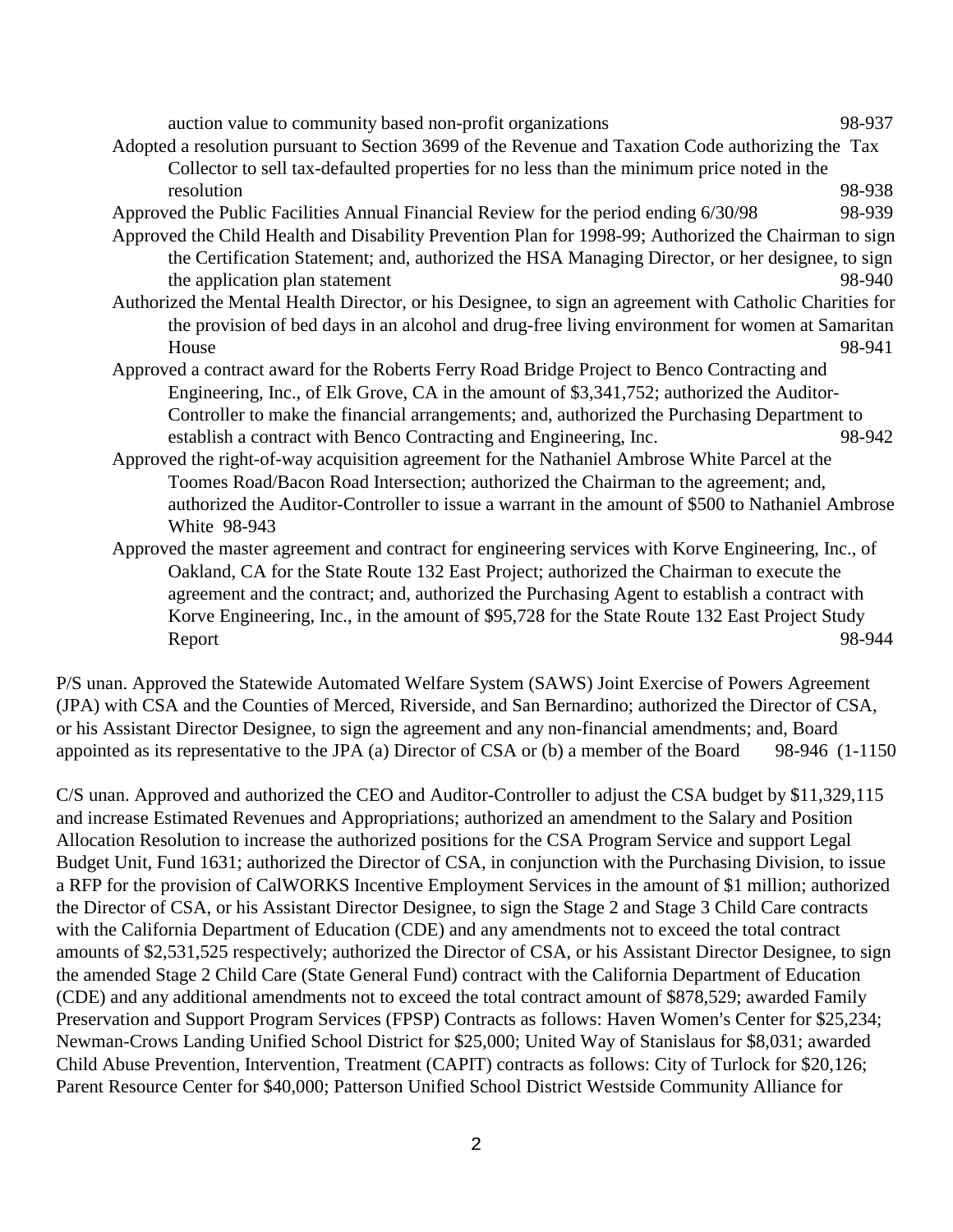\$12,000; and, authorized the Director of CSA, or his Assistant Director Designee, to sign the FPSP and the CAPIT agreements and any amendments not to exceed the contract amounts 98-947 (1-1317 M/S unan. Authorized an amendment to the Salary and Position Allocation Resolution to increase the Department's allocation Mental Health's Budget Unit 1501, Org 6041151 by two positions; and, authorized the Auditor-Controller to increase Mental Health's FY 1998/99 Budget Unit, Org 6041151 for Appropriated Expenditures and Projected Inter-Government Revenues by \$1,609,022 98-948 (2-1578

Adjourned at 10:24 a.m.

Reconvened at 10:32 a.m.

M/C unan. Approved the contract with WMM Associates for architectural services for the City-County Emergency Dispatch Project; authorized the CEO to sign a contract with WMM Associates for Professional Consulting Services; and, authorized the Project Team to issue a RFP for construction management services for the project 98-949(2-1129)

P/S unan. Denied the appeal of Planning Commission's decision to approve Use Permit Application #98-10 for Dan L. Holman to establish an agricultural scale installation and remodel business for cattle and commodities in the General Agriculture zoning district located at 10625 Cleveland Avenue in the Oakdale area; upheld the Planning Commission's approval of the scale installation and found that the establishment as proposed will not be substantially detrimental to or in conflict with agricultural use of other property in the vicinity; and that the establishment as proposed will not create a concentration of commercial and industrial uses in the vicinity; and that it is necessary and desirable for such establishment to be located with the agricultural area as opposed to areas zoned for commercial or industrial use; the Board further ordered the filing of a Negative Declaration, and found the project to be "de minimis" for the purpose of Fish and Game codes; and approved Use Permit #98-10 subject to the conditions approved by the Planning Commission 98-951

## **Adjourned to sit as the Stanislaus County Redevelopment Agency at 10:10 a.m.**

| S/M unan. Approve the consent calendar                                                      | $(2-2080)$      |
|---------------------------------------------------------------------------------------------|-----------------|
| Approved the minutes of 9/22/98                                                             |                 |
| Received the Financial Report of the Stanislaus County Redevelopment Agency to the Board of |                 |
| Supervisors as required by Health and Safety Code Section 33080.1                           | 98-952          |
| M/P unan. Accepted 1997/98 Redevelopment Agency Activities report                           | 98-953 (2-2066) |

## **Reconvened to sit as the Stanislaus County Board of Supervisors at 10:20 a.m.**

S/P unan. Approved the North McHenry Revenue Sharing Agreement between the City of Modesto and the County and authorized the Chairman, or the CEO, to sign the agreement 98-945 (3-50

P/S unan. Introduced and waived the first reading of an urgency Ordinance C.S. adding a new Chapter 9.70 to the Stanislaus County Code entitled "Stanislaus County's Children and Families First Commission" and trust fund to implement the provisions of Proposition 10, the California Children and Families First Act of 1998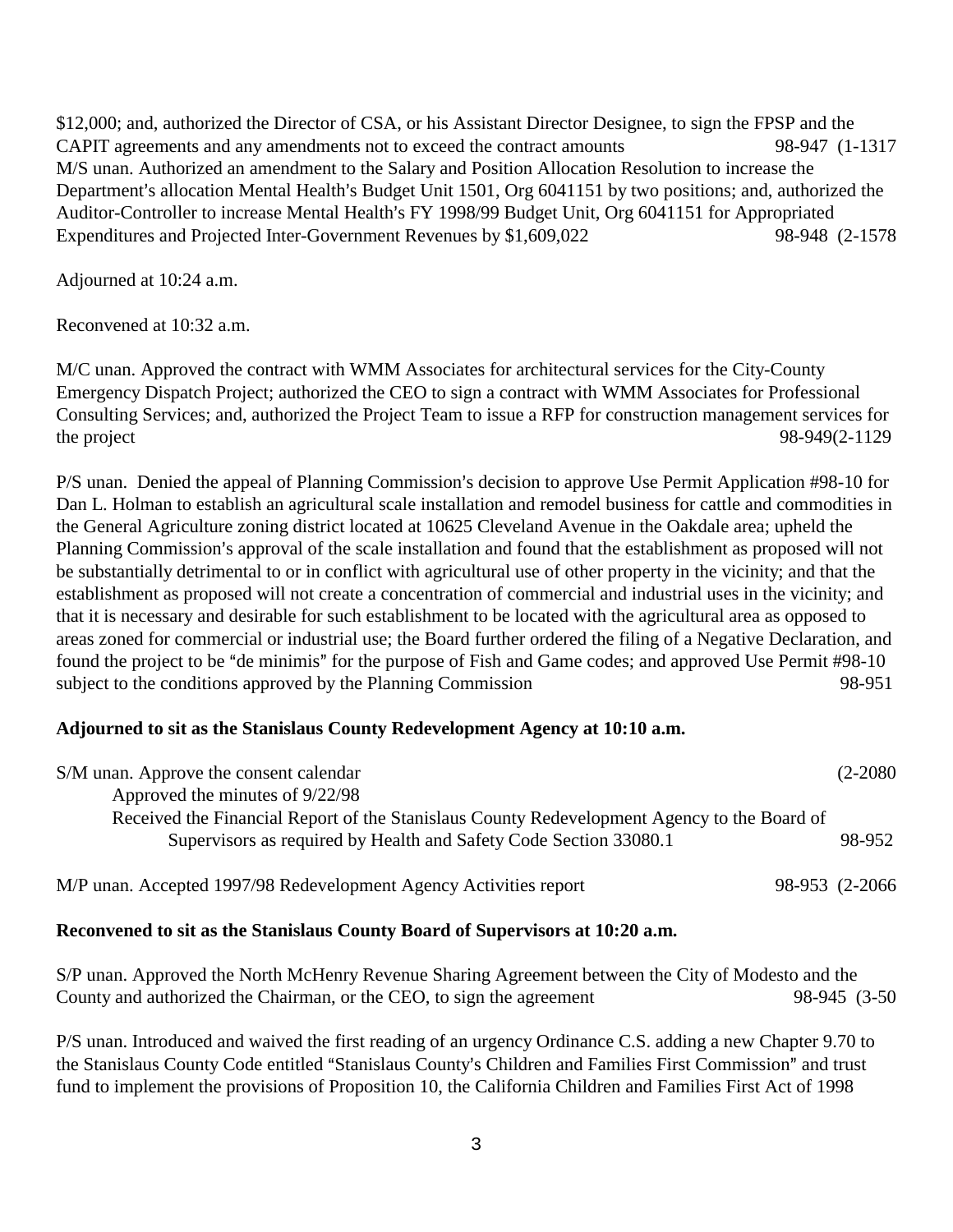## 98-950 ORD-54-C-1 (3-1408

Referred to the County Counsel and Sheriff's Department a letter from Attorney Douglas Neibauer on behalf of the owner of McHenry Men and Women's Club, Inc., William Ardouin, regarding the County's Gambling ordinance

Refer to the Department of Community Services Agency a letter from the California Department of Social Services notifying the County of our allocation of the County's Children's Trust Fund for FY 1997-98 and 1998-99

Referred to the Agricultural Commissioner and the CEO/Emergency Services a letter from the Governor's Office of Emergency Services regarding the amendment to the U.S. Department of Agriculture's disaster designation for the agricultural losses caused by the continued El Nino weather pattern

Referred to the Chief Probation Officer and CEO a copy of the Request for Proposals Juvenile and Adult Local Detention Facility Construct Grants from the State of California Board of Corrections

Referred to the Department of Planning and Community Development a letter from the Department of Conservation requesting assistance in the updating of the 1996 Stanislaus County Important Farmland Map

Acknowledged receipt of claims and referred to the CEO-Risk Management the following claims: Jerry Naylor; Billy Raymond Davis; Cesario Luna, Jr.; Leonard Golledge; Larry Bledsoe; Nancy Dominguez; Robert Dean Stanfill; and, Adam Pacheco

Supervisor Paul attended an event on behalf of the Board on Friday thanking the Women's Auxiliary for their work with minority children, on Saturday she attended the Riverbank Christmas Parade and, attended the Med-Flight 20 Year Anniversary on Sunday

Supervisor Caruso attended a ribbon cutting ceremony in Westly at I-5 for the new Holiday Express Grand Opening, he thanked the CEO and the Sheriff for attending

Supervisor Caruso asked for an update on the plans for the County regarding the Y2K issue

The CEO reported that he, Supervisor Mayfield and Marie Assali met with John Rogers regarding the Mary Stuart Rogers' Foundation and they committed a \$100,000 donation to the Agricultural Pavilion

Adjourned at 11:27 a.m.

ATTESTED: REAGAN M. WILSON, Clerk of the Board of Supervisors of the County of Stanislaus State of California

BY: CHRISTINE FERRARO TALLMAN, Clerk to the Board of Supervisors